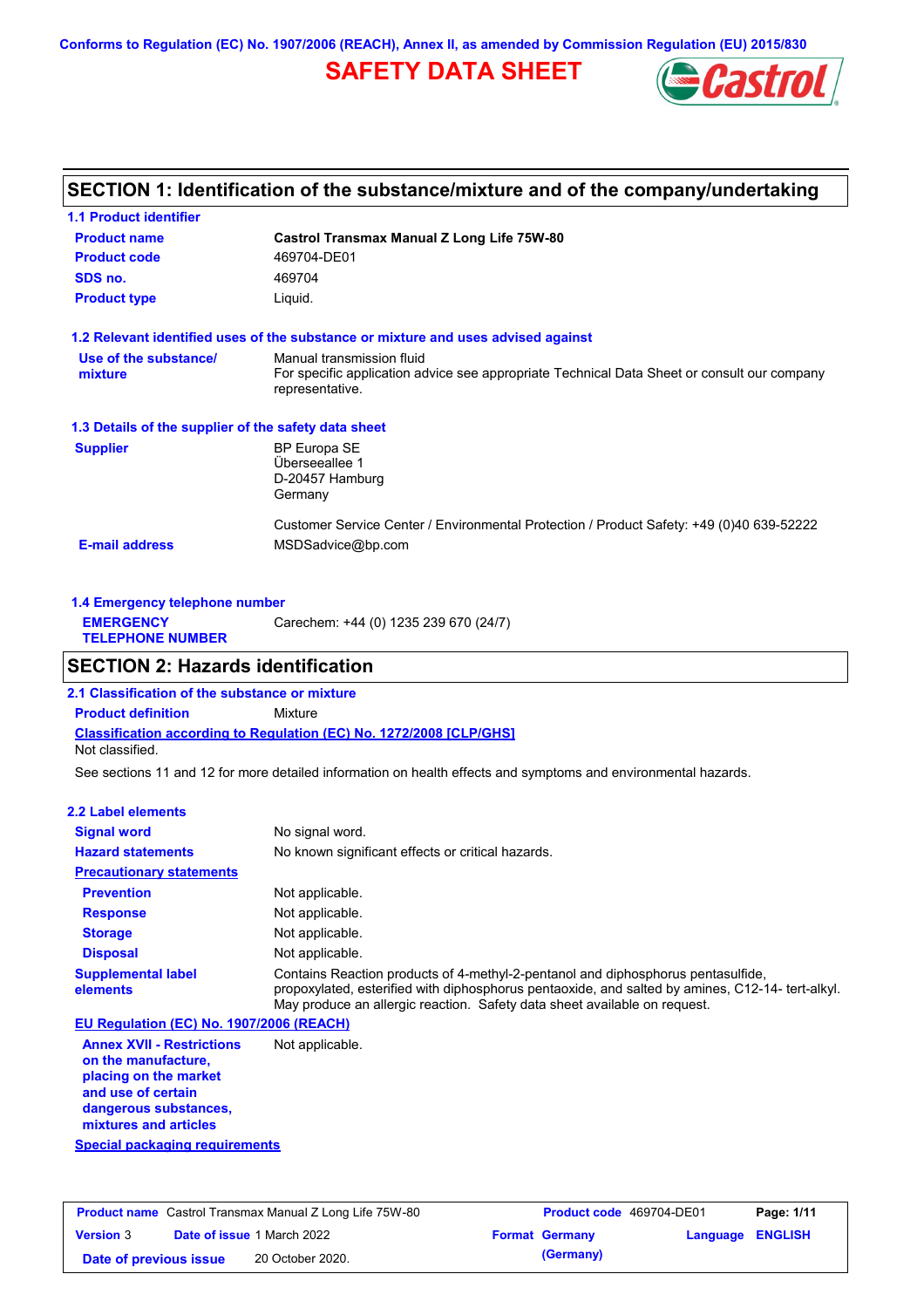### **SECTION 2: Hazards identification**

| <b>Containers to be fitted</b><br>with child-resistant<br>fastenings                                                     | Not applicable.                                                                                               |
|--------------------------------------------------------------------------------------------------------------------------|---------------------------------------------------------------------------------------------------------------|
| <b>Tactile warning of danger</b>                                                                                         | Not applicable.                                                                                               |
| 2.3 Other hazards                                                                                                        |                                                                                                               |
| <b>Results of PBT and vPvB</b><br>assessment                                                                             | Product does not meet the criteria for PBT or vPvB according to Regulation (EC) No. 1907/2006,<br>Annex XIII. |
| <b>Product meets the criteria</b><br>for PBT or vPvB according<br>to Regulation (EC) No.<br><b>1907/2006, Annex XIII</b> | This mixture does not contain any substances that are assessed to be a PBT or a vPvB.                         |
| Other hazards which do<br>not result in classification                                                                   | Defatting to the skin.                                                                                        |

### **SECTION 3: Composition/information on ingredients**

Mixture

#### **3.2 Mixtures**

**Product definition**

Synthetic base stock. Proprietary performance additives.

| <b>Product/ingredient</b><br>name                                                                                                                                                    | <b>Identifiers</b>                                                                            | $\frac{9}{6}$ | <b>Regulation (EC) No.</b><br>1272/2008 [CLP]                                              | <b>Type</b> |
|--------------------------------------------------------------------------------------------------------------------------------------------------------------------------------------|-----------------------------------------------------------------------------------------------|---------------|--------------------------------------------------------------------------------------------|-------------|
| Distillates (petroleum), hydrotreated<br>heavy paraffinic                                                                                                                            | REACH #: 01-2119484627-25<br>EC: 265-157-1<br>CAS: 64742-54-7<br>Index: 649-467-00-8          | -≤3           | Asp. Tox. 1, H304                                                                          | $[1]$       |
| Distillates (petroleum), solvent-<br>dewaxed heavy paraffinic                                                                                                                        | REACH #: 01-2119471299-27 ≤3<br>EC: 265-169-7<br>CAS: 64742-65-0<br>Index: 649-474-00-6       |               | Asp. Tox. 1, H304                                                                          | $[1]$       |
| Distillates (petroleum), hydrotreated<br>light paraffinic                                                                                                                            | REACH #: 01-2119487077-29 ≤3<br>EC: 265-158-7<br>CAS: 64742-55-8<br>Index: 649-468-00-3       |               | Asp. Tox. 1, H304                                                                          | $[1]$       |
| Distillates (petroleum), solvent-<br>dewaxed light paraffinic                                                                                                                        | REACH #: 01-2119480132-48 $\leq$ 3<br>EC: 265-159-2<br>CAS: 64742-56-9<br>Index: 649-469-00-9 |               | Asp. Tox. 1, H304                                                                          | $[1]$       |
| Reaction products of 4-methyl-<br>2-pentanol and diphosphorus<br>pentasulfide, propoxylated, esterified<br>with diphosphorus pentaoxide, and<br>salted by amines, C12-14- tert-alkyl | REACH #: 01-2119493620-38<br>$EC:$ -<br>$CAS: -$                                              | -≺1           | Acute Tox. 4, H302<br>Eye Irrit. 2, H319<br>Skin Sens. 1B, H317<br>Aquatic Chronic 2, H411 | $[1]$       |

**See Section 16 for the full text of the H statements declared above.**

#### **Type**

[1] Substance classified with a health or environmental hazard

[2] Substance with a workplace exposure limit

[3] Substance meets the criteria for PBT according to Regulation (EC) No. 1907/2006, Annex XIII

[4] Substance meets the criteria for vPvB according to Regulation (EC) No. 1907/2006, Annex XIII

[5] Substance of equivalent concern

[6] Additional disclosure due to company policy

Occupational exposure limits, if available, are listed in Section 8.

#### **SECTION 4: First aid measures**

#### **4.1 Description of first aid measures**

| Eye contact            |                                                                                                                                                                                                                                        | In case of contact, immediately flush eyes with plenty of water for at least 15 minutes. Eyelids<br>should be held away from the eyeball to ensure thorough rinsing. Check for and remove any<br>contact lenses. Get medical attention. |                                 |                |
|------------------------|----------------------------------------------------------------------------------------------------------------------------------------------------------------------------------------------------------------------------------------|-----------------------------------------------------------------------------------------------------------------------------------------------------------------------------------------------------------------------------------------|---------------------------------|----------------|
| <b>Skin contact</b>    | Wash skin thoroughly with soap and water or use recognised skin cleanser. Remove<br>contaminated clothing and shoes. Wash clothing before reuse. Clean shoes thoroughly before<br>reuse. Get medical attention if irritation develops. |                                                                                                                                                                                                                                         |                                 |                |
|                        | <b>Product name</b> Castrol Transmax Manual Z Long Life 75W-80                                                                                                                                                                         |                                                                                                                                                                                                                                         | <b>Product code</b> 469704-DE01 | Page: 2/11     |
| <b>Version 3</b>       | Date of issue 1 March 2022                                                                                                                                                                                                             | <b>Format Germany</b>                                                                                                                                                                                                                   | Language                        | <b>ENGLISH</b> |
| Date of previous issue | 20 October 2020.                                                                                                                                                                                                                       | (Germany)                                                                                                                                                                                                                               |                                 |                |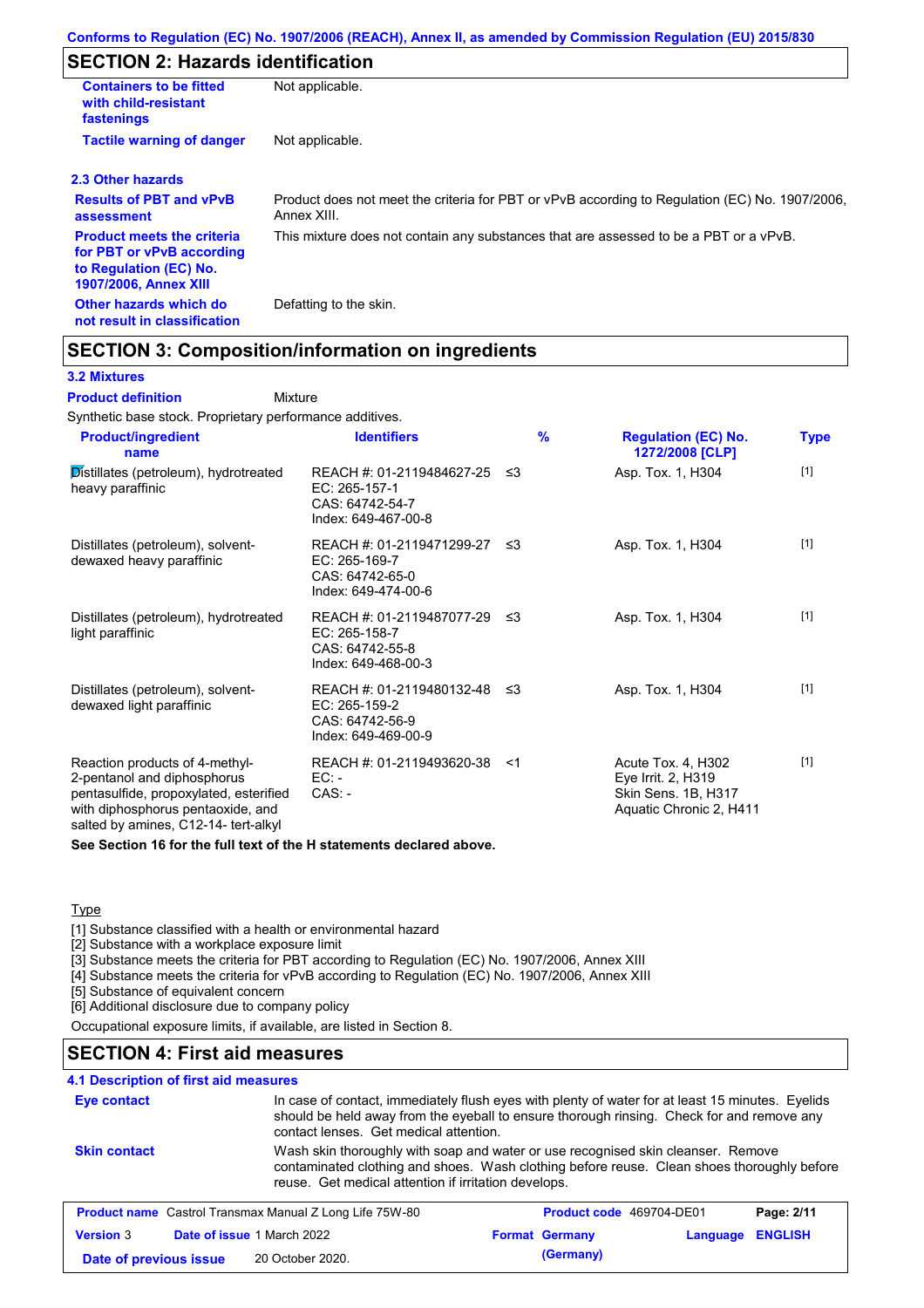#### **Conforms to Regulation (EC) No. 1907/2006 (REACH), Annex II, as amended by Commission Regulation (EU) 2015/830**

| <b>Inhalation</b>                               | If inhaled, remove to fresh air. Get medical attention if symptoms occur.                                         |  |  |  |  |
|-------------------------------------------------|-------------------------------------------------------------------------------------------------------------------|--|--|--|--|
| <b>Ingestion</b>                                | Do not induce vomiting unless directed to do so by medical personnel. Get medical attention if<br>symptoms occur. |  |  |  |  |
| <b>Protection of first-aiders</b>               | No action shall be taken involving any personal risk or without suitable training.                                |  |  |  |  |
|                                                 | 4.2 Most important symptoms and effects, both acute and delayed                                                   |  |  |  |  |
|                                                 | See Section 11 for more detailed information on health effects and symptoms.                                      |  |  |  |  |
| <b>Potential acute health effects</b>           |                                                                                                                   |  |  |  |  |
| <b>Inhalation</b>                               | Vapour inhalation under ambient conditions is not normally a problem due to low vapour<br>pressure.               |  |  |  |  |
| <b>Ingestion</b>                                | No known significant effects or critical hazards.                                                                 |  |  |  |  |
| <b>Skin contact</b>                             | Defatting to the skin. May cause skin dryness and irritation.                                                     |  |  |  |  |
| Eye contact                                     | No known significant effects or critical hazards.                                                                 |  |  |  |  |
|                                                 | Delayed and immediate effects as well as chronic effects from short and long-term exposure                        |  |  |  |  |
| <b>Inhalation</b>                               | Overexposure to the inhalation of airborne droplets or aerosols may cause irritation of the<br>respiratory tract. |  |  |  |  |
| <b>Ingestion</b>                                | Ingestion of large quantities may cause nausea and diarrhoea.                                                     |  |  |  |  |
| <b>Skin contact</b>                             | Prolonged or repeated contact can defat the skin and lead to irritation and/or dermatitis.                        |  |  |  |  |
| <b>Eye contact</b>                              | Potential risk of transient stinging or redness if accidental eye contact occurs.                                 |  |  |  |  |
|                                                 | 4.3 Indication of any immediate medical attention and special treatment needed                                    |  |  |  |  |
| <b>Notes to physician</b>                       | Treatment should in general be symptomatic and directed to relieving any effects.                                 |  |  |  |  |
| <b>SECTION 5: Firefighting measures</b>         |                                                                                                                   |  |  |  |  |
| 5.1 Extinguishing media                         |                                                                                                                   |  |  |  |  |
| <b>Suitable extinguishing</b><br>media          | In case of fire, use foam, dry chemical or carbon dioxide extinguisher or spray.                                  |  |  |  |  |
| <b>Unsuitable extinguishing</b><br>media        | Do not use water jet. The use of a water jet may cause the fire to spread by splashing the<br>burning product.    |  |  |  |  |
|                                                 | 5.2 Special hazards arising from the substance or mixture                                                         |  |  |  |  |
| <b>Hazards from the</b><br>substance or mixture | In a fire or if heated, a pressure increase will occur and the container may burst.                               |  |  |  |  |
| <b>Hazardous combustion</b>                     | Combustion products may include the following:                                                                    |  |  |  |  |

No action shall be taken involving any personal risk or without suitable training. Promptly isolate the scene by removing all persons from the vicinity of the incident if there is a fire. Fire-fighters should wear appropriate protective equipment and self-contained breathing apparatus (SCBA) with a full face-piece operated in positive pressure mode. Clothing for firefighters (including helmets, protective boots and gloves) conforming to European standard EN **Special protective equipment for fire-fighters 5.3 Advice for firefighters Special precautions for fire-fighters**

### **SECTION 6: Accidental release measures**

|                                         | 6.1 Personal precautions, protective equipment and emergency procedures                                                                                                                                                                                                                                                             |
|-----------------------------------------|-------------------------------------------------------------------------------------------------------------------------------------------------------------------------------------------------------------------------------------------------------------------------------------------------------------------------------------|
| For non-emergency<br>personnel          | No action shall be taken involving any personal risk or without suitable training. Evacuate<br>surrounding areas. Keep unnecessary and unprotected personnel from entering. Do not touch<br>or walk through spilt material. Floors may be slippery; use care to avoid falling. Put on<br>appropriate personal protective equipment. |
| For emergency responders                | If specialised clothing is required to deal with the spillage, take note of any information in<br>Section 8 on suitable and unsuitable materials. See also the information in "For non-<br>emergency personnel".                                                                                                                    |
| <b>6.2 Environmental</b><br>precautions | Avoid dispersal of spilt material and runoff and contact with soil, waterways, drains and sewers.<br>Inform the relevant authorities if the product has caused environmental pollution (sewers,<br>waterways, soil or air).                                                                                                         |

469 will provide a basic level of protection for chemical incidents.

#### **6.3 Methods and material for containment and cleaning up**

|                        | <b>Product name</b> Castrol Transmax Manual Z Long Life 75W-80 | <b>Product code</b> 469704-DE01 |                  | Page: 3/11 |
|------------------------|----------------------------------------------------------------|---------------------------------|------------------|------------|
| <b>Version 3</b>       | <b>Date of issue 1 March 2022</b>                              | <b>Format Germany</b>           | Language ENGLISH |            |
| Date of previous issue | 20 October 2020.                                               | (Germany)                       |                  |            |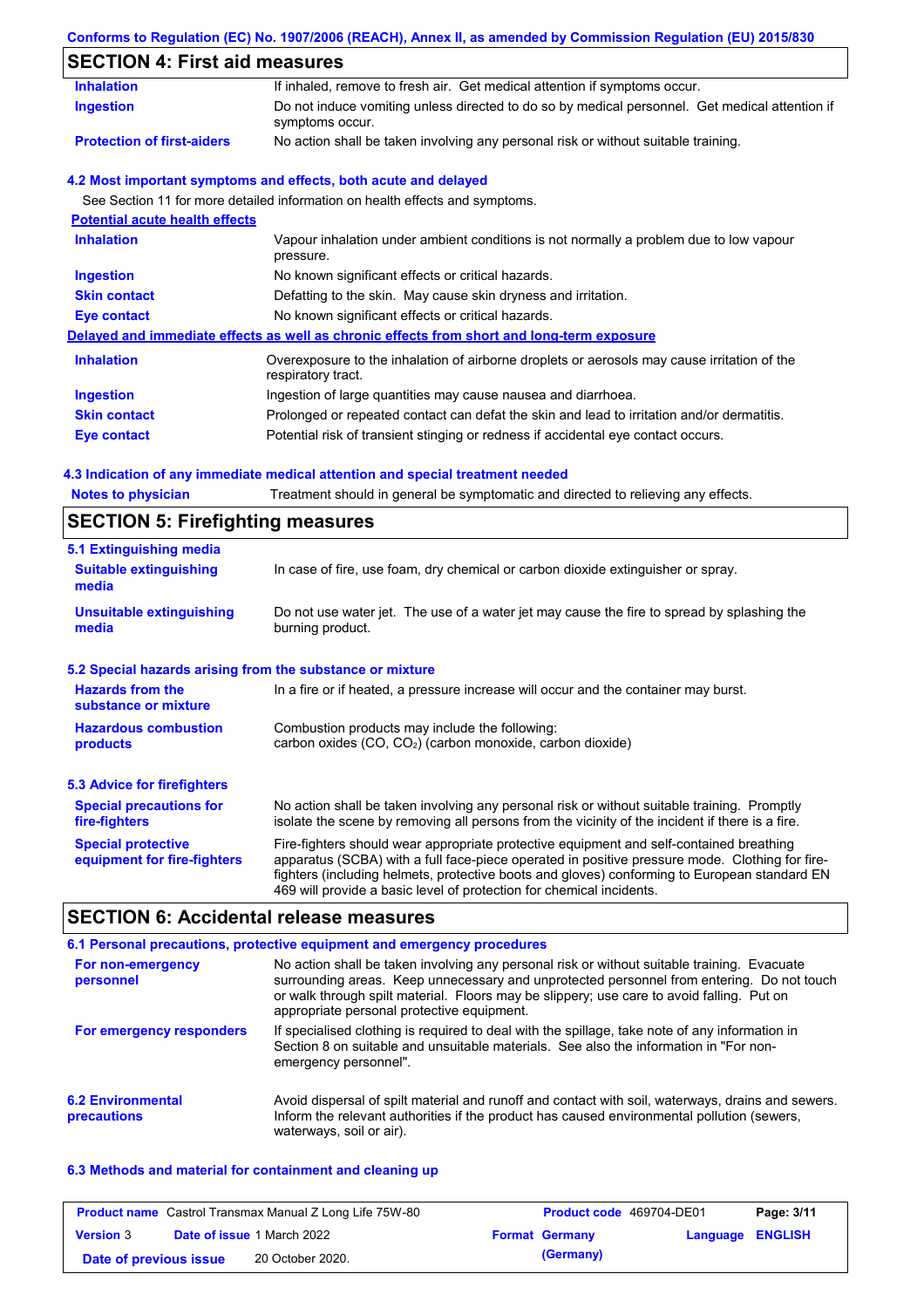## **SECTION 6: Accidental release measures**

| <b>Small spill</b>                        | Stop leak if without risk. Move containers from spill area. Absorb with an inert material and<br>place in an appropriate waste disposal container. Dispose of via a licensed waste disposal<br>contractor.                                                                                                                                                                                     |
|-------------------------------------------|------------------------------------------------------------------------------------------------------------------------------------------------------------------------------------------------------------------------------------------------------------------------------------------------------------------------------------------------------------------------------------------------|
| Large spill                               | Stop leak if without risk. Move containers from spill area. Prevent entry into sewers, water<br>courses, basements or confined areas. Contain and collect spillage with non-combustible,<br>absorbent material e.g. sand, earth, vermiculite or diatomaceous earth and place in container<br>for disposal according to local regulations. Dispose of via a licensed waste disposal contractor. |
| 6.4 Reference to other<br><b>sections</b> | See Section 1 for emergency contact information.<br>See Section 5 for firefighting measures.<br>See Section 8 for information on appropriate personal protective equipment.<br>See Section 12 for environmental precautions.<br>See Section 13 for additional waste treatment information.                                                                                                     |

# **SECTION 7: Handling and storage**

| 7.1 Precautions for safe handling                                                                             |                                                                                                                                                                                                                                                                                                                                                                                                                                                                                          |
|---------------------------------------------------------------------------------------------------------------|------------------------------------------------------------------------------------------------------------------------------------------------------------------------------------------------------------------------------------------------------------------------------------------------------------------------------------------------------------------------------------------------------------------------------------------------------------------------------------------|
| <b>Protective measures</b>                                                                                    | Put on appropriate personal protective equipment.                                                                                                                                                                                                                                                                                                                                                                                                                                        |
| <b>Advice on general</b><br>occupational hygiene                                                              | Eating, drinking and smoking should be prohibited in areas where this material is handled,<br>stored and processed. Wash thoroughly after handling. Remove contaminated clothing and<br>protective equipment before entering eating areas. See also Section 8 for additional<br>information on hygiene measures.                                                                                                                                                                         |
| <b>7.2 Conditions for safe</b><br>storage, including any<br>incompatibilities                                 | Store in accordance with local regulations. Store in a dry, cool and well-ventilated area, away<br>from incompatible materials (see Section 10). Keep away from heat and direct sunlight. Keep<br>container tightly closed and sealed until ready for use. Containers that have been opened must<br>be carefully resealed and kept upright to prevent leakage. Store and use only in equipment/<br>containers designed for use with this product. Do not store in unlabelled containers. |
| <b>Not suitable</b>                                                                                           | Prolonged exposure to elevated temperature                                                                                                                                                                                                                                                                                                                                                                                                                                               |
| <b>Germany - Storage code</b>                                                                                 | 10                                                                                                                                                                                                                                                                                                                                                                                                                                                                                       |
| $\overline{z}$ 0.0 $\overline{z}$ and $\overline{z}$ and $\overline{z}$ and $\overline{z}$ and $\overline{z}$ |                                                                                                                                                                                                                                                                                                                                                                                                                                                                                          |

#### **7.3 Specific end use(s) Recommendations**

See section 1.2 and Exposure scenarios in annex, if applicable.

### **SECTION 8: Exposure controls/personal protection**

| <b>8.1 Control parameters</b>                                  |                                                                                                                                                                                                                                                                                                                                                                                                                                                                                                                                                                                                                                                                                                                                                                                                                                                                                                                                                                                                                            |                          |          |                |
|----------------------------------------------------------------|----------------------------------------------------------------------------------------------------------------------------------------------------------------------------------------------------------------------------------------------------------------------------------------------------------------------------------------------------------------------------------------------------------------------------------------------------------------------------------------------------------------------------------------------------------------------------------------------------------------------------------------------------------------------------------------------------------------------------------------------------------------------------------------------------------------------------------------------------------------------------------------------------------------------------------------------------------------------------------------------------------------------------|--------------------------|----------|----------------|
| <b>Occupational exposure limits</b>                            |                                                                                                                                                                                                                                                                                                                                                                                                                                                                                                                                                                                                                                                                                                                                                                                                                                                                                                                                                                                                                            |                          |          |                |
| No exposure limit value known.                                 |                                                                                                                                                                                                                                                                                                                                                                                                                                                                                                                                                                                                                                                                                                                                                                                                                                                                                                                                                                                                                            |                          |          |                |
| <b>Recommended monitoring</b><br>procedures                    | If this product contains ingredients with exposure limits, personal, workplace atmosphere or<br>biological monitoring may be required to determine the effectiveness of the ventilation or other<br>control measures and/or the necessity to use respiratory protective equipment. Reference<br>should be made to monitoring standards, such as the following: European Standard EN 689<br>(Workplace atmospheres - Guidance for the assessment of exposure by inhalation to chemical<br>agents for comparison with limit values and measurement strategy) European Standard EN<br>14042 (Workplace atmospheres - Guide for the application and use of procedures for the<br>assessment of exposure to chemical and biological agents) European Standard EN 482<br>(Workplace atmospheres - General requirements for the performance of procedures for the<br>measurement of chemical agents) Reference to national guidance documents for methods for<br>the determination of hazardous substances will also be required. |                          |          |                |
| <b>Derived No Effect Level</b>                                 |                                                                                                                                                                                                                                                                                                                                                                                                                                                                                                                                                                                                                                                                                                                                                                                                                                                                                                                                                                                                                            |                          |          |                |
| No DNELs/DMELs available.                                      |                                                                                                                                                                                                                                                                                                                                                                                                                                                                                                                                                                                                                                                                                                                                                                                                                                                                                                                                                                                                                            |                          |          |                |
| <b>Predicted No Effect Concentration</b>                       |                                                                                                                                                                                                                                                                                                                                                                                                                                                                                                                                                                                                                                                                                                                                                                                                                                                                                                                                                                                                                            |                          |          |                |
| No PNECs available                                             |                                                                                                                                                                                                                                                                                                                                                                                                                                                                                                                                                                                                                                                                                                                                                                                                                                                                                                                                                                                                                            |                          |          |                |
| <b>8.2 Exposure controls</b>                                   |                                                                                                                                                                                                                                                                                                                                                                                                                                                                                                                                                                                                                                                                                                                                                                                                                                                                                                                                                                                                                            |                          |          |                |
| <b>Appropriate engineering</b><br>controls                     | Provide exhaust ventilation or other engineering controls to keep the relevant airborne<br>concentrations below their respective occupational exposure limits.<br>All activities involving chemicals should be assessed for their risks to health, to ensure<br>exposures are adequately controlled. Personal protective equipment should only be considered<br>after other forms of control measures (e.g. engineering controls) have been suitably evaluated.<br>Personal protective equipment should conform to appropriate standards, be suitable for use, be<br>kept in good condition and properly maintained.<br>Your supplier of personal protective equipment should be consulted for advice on selection and<br>appropriate standards. For further information contact your national organisation for standards.<br>The final choice of protective equipment will depend upon a risk assessment. It is important to                                                                                              |                          |          |                |
| <b>Product name</b> Castrol Transmax Manual Z Long Life 75W-80 |                                                                                                                                                                                                                                                                                                                                                                                                                                                                                                                                                                                                                                                                                                                                                                                                                                                                                                                                                                                                                            | Product code 469704-DE01 |          | Page: 4/11     |
| <b>Version 3</b><br>Date of issue 1 March 2022                 |                                                                                                                                                                                                                                                                                                                                                                                                                                                                                                                                                                                                                                                                                                                                                                                                                                                                                                                                                                                                                            | <b>Format Germany</b>    | Language | <b>ENGLISH</b> |
| Date of previous issue                                         | 20 October 2020.                                                                                                                                                                                                                                                                                                                                                                                                                                                                                                                                                                                                                                                                                                                                                                                                                                                                                                                                                                                                           | (Germany)                |          |                |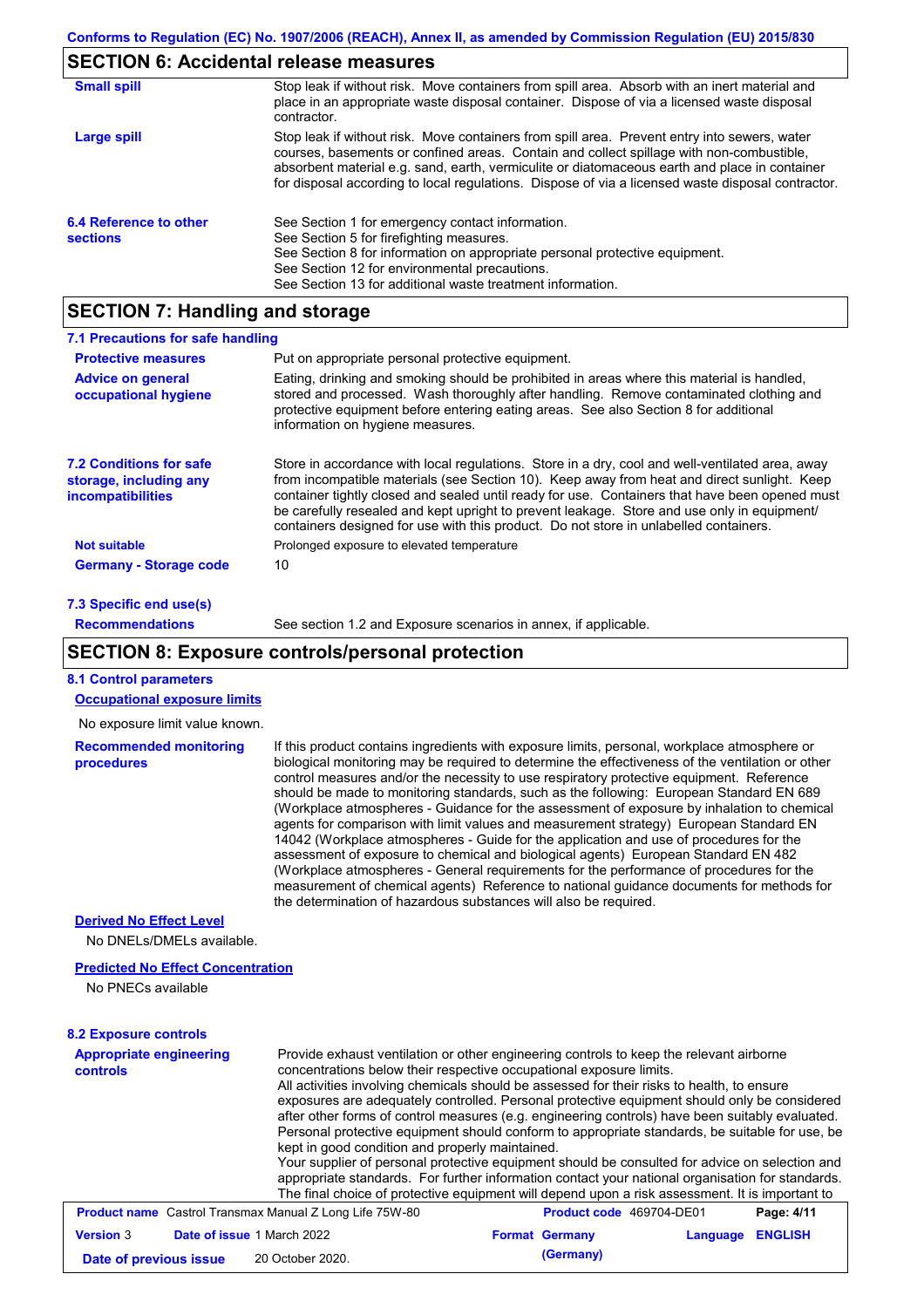### **SECTION 8: Exposure controls/personal protection**

**Hand protection** In case of insufficient ventilation, wear suitable respiratory equipment. The correct choice of respiratory protection depends upon the chemicals being handled, the conditions of work and use, and the condition of the respiratory equipment. Safety procedures should be developed for each intended application. Respiratory protection equipment should therefore be chosen in consultation with the supplier/manufacturer and with a full assessment of the working conditions. **General Information:** Because specific work environments and material handling practices vary, safety procedures should be developed for each intended application. The correct choice of protective gloves depends upon the chemicals being handled, and the conditions of work and use. Most gloves provide protection for only a limited time before they must be discarded and replaced (even the best chemically resistant gloves will break down after repeated chemical exposures). Gloves should be chosen in consultation with the supplier / manufacturer and taking account of a full assessment of the working conditions. Recommended: Nitrile gloves. **Breakthrough time:** Breakthrough time data are generated by glove manufacturers under laboratory test conditions and represent how long a glove can be expected to provide effective permeation resistance. It is important when following breakthrough time recommendations that actual workplace conditions are taken into account. Always consult with your glove supplier for up-to-date technical information on breakthrough times for the recommended glove type. Our recommendations on the selection of gloves are as follows: Continuous contact: Gloves with a minimum breakthrough time of 240 minutes, or >480 minutes if suitable gloves can be obtained. If suitable gloves are not available to offer that level of protection, gloves with shorter breakthrough times may be acceptable as long as appropriate glove maintenance and replacement regimes are determined and adhered to. Short-term / splash protection: Recommended breakthrough times as above. It is recognised that for short-term, transient exposures, gloves with shorter breakthrough times may commonly be used. Therefore, appropriate maintenance and replacement regimes must be determined and rigorously followed. **Glove Thickness:** For general applications, we recommend gloves with a thickness typically greater than 0.35 mm. It should be emphasised that glove thickness is not necessarily a good predictor of glove resistance to a specific chemical, as the permeation efficiency of the glove will be dependent on the exact composition of the glove material. Therefore, glove selection should also be based on consideration of the task requirements and knowledge of breakthrough times. Glove thickness may also vary depending on the glove manufacturer, the glove type and the glove model. Therefore, the manufacturers' technical data should always be taken into account to ensure selection of the most appropriate glove for the task. Note: Depending on the activity being conducted, gloves of varying thickness may be required for specific tasks. For example: • Thinner gloves (down to 0.1 mm or less) may be required where a high degree of manual dexterity is needed. However, these gloves are only likely to give short duration protection and would normally be just for single use applications, then disposed of. • Thicker gloves (up to 3 mm or more) may be required where there is a mechanical (as well as a chemical) risk i.e. where there is abrasion or puncture potential. **Eye/face protection** Safety glasses with side shields. **Respiratory protection Skin protection** ensure that all items of personal protective equipment are compatible. Wash hands, forearms and face thoroughly after handling chemical products, before eating, smoking and using the lavatory and at the end of the working period. Ensure that eyewash stations and safety showers are close to the workstation location. **Hygiene measures Individual protection measures Product name** Castrol Transmax Manual Z Long Life 75W-80 **Product code** 469704-DE01 **Page: 5/11**

| <b>Product name</b> Castrol Transmax Manual Z Long Life 75W-80 |                                   | <b>Product code</b> 469704-DE01 |                  | Page: 5/11 |
|----------------------------------------------------------------|-----------------------------------|---------------------------------|------------------|------------|
| <b>Version</b> 3                                               | <b>Date of issue 1 March 2022</b> | <b>Format Germany</b>           | Language ENGLISH |            |
| Date of previous issue                                         | 20 October 2020.                  | (Germany)                       |                  |            |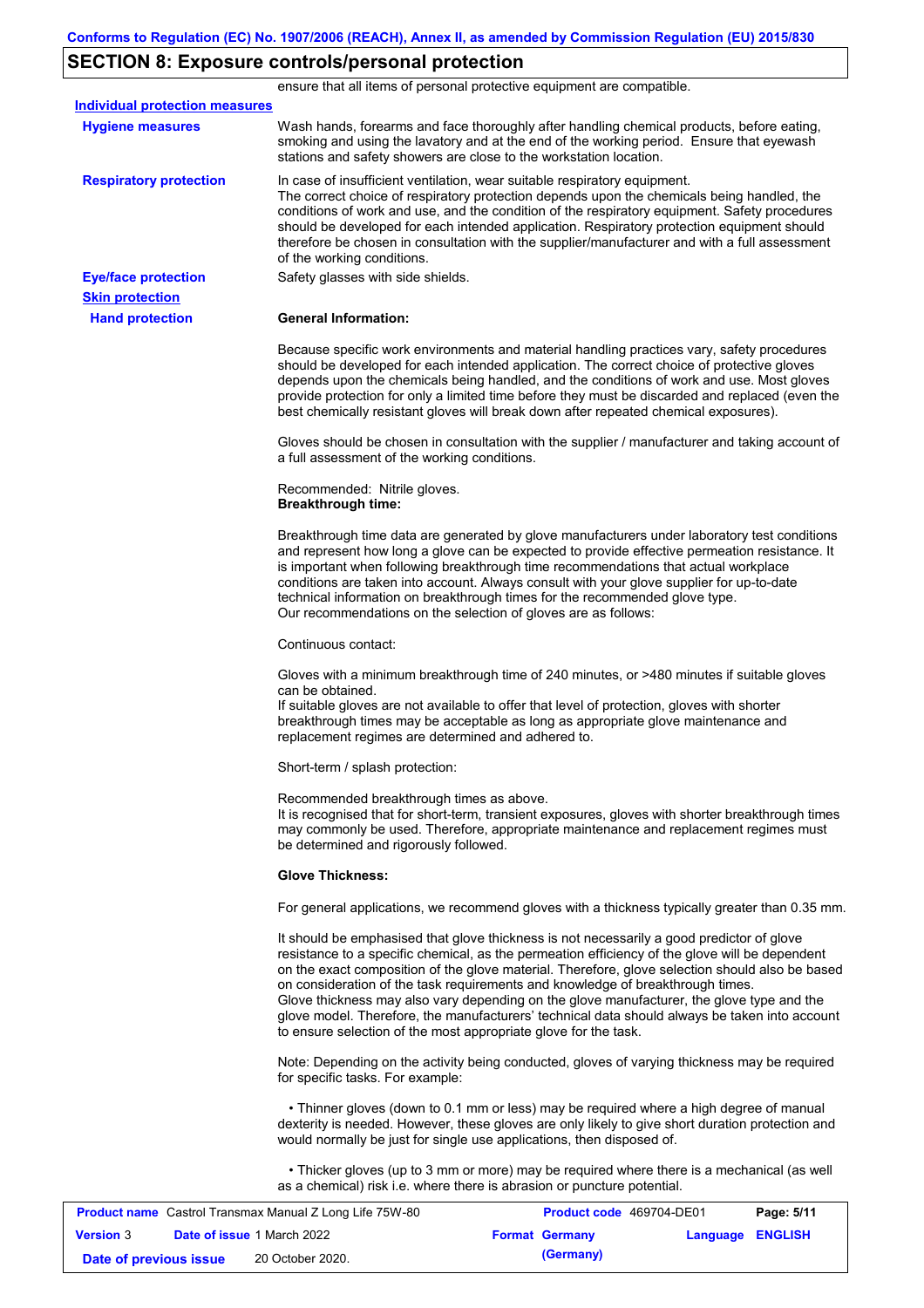### **SECTION 8: Exposure controls/personal protection**

| <b>Skin and body</b>                             | Use of protective clothing is good industrial practice.<br>Personal protective equipment for the body should be selected based on the task being<br>performed and the risks involved and should be approved by a specialist before handling this<br>product.<br>Cotton or polyester/cotton overalls will only provide protection against light superficial<br>contamination that will not soak through to the skin. Overalls should be laundered on a regular<br>basis. When the risk of skin exposure is high (e.g. when cleaning up spillages or if there is a<br>risk of splashing) then chemical resistant aprons and/or impervious chemical suits and boots<br>will be required. |
|--------------------------------------------------|---------------------------------------------------------------------------------------------------------------------------------------------------------------------------------------------------------------------------------------------------------------------------------------------------------------------------------------------------------------------------------------------------------------------------------------------------------------------------------------------------------------------------------------------------------------------------------------------------------------------------------------------------------------------------------------|
| <b>Refer to standards:</b>                       | Respiratory protection: EN 529<br>Gloves: EN 420, EN 374<br>Eye protection: EN 166<br>Filtering half-mask: EN 149<br>Filtering half-mask with valve: EN 405<br>Half-mask: EN 140 plus filter<br>Full-face mask: EN 136 plus filter<br>Particulate filters: EN 143<br>Gas/combined filters: EN 14387                                                                                                                                                                                                                                                                                                                                                                                   |
| <b>Environmental exposure</b><br><b>controls</b> | Emissions from ventilation or work process equipment should be checked to ensure they<br>comply with the requirements of environmental protection legislation. In some cases, fume<br>scrubbers, filters or engineering modifications to the process equipment will be necessary to<br>reduce emissions to acceptable levels.                                                                                                                                                                                                                                                                                                                                                         |

#### **SECTION 9: Physical and chemical properties**

The conditions of measurement of all properties are at standard temperature and pressure unless otherwise indicated.

#### **9.1 Information on basic physical and chemical properties**

| <b>Appearance</b>                                      |                                       |
|--------------------------------------------------------|---------------------------------------|
| <b>Physical state</b>                                  | Liguid.                               |
| <b>Colour</b>                                          | Blue.                                 |
| <b>Odour</b>                                           | Not available.                        |
| <b>Odour threshold</b>                                 | Not available.                        |
| рH                                                     | Mot applicable.                       |
| <b>Melting point/freezing point</b>                    | Not available.                        |
| Initial boiling point and boiling<br>range             | Not available.                        |
|                                                        | -57 °C                                |
| <b>Pour point</b>                                      |                                       |
| <b>Flash point</b>                                     | Open cup: >180°C (>356°F) [Cleveland] |
| <b>Evaporation rate</b>                                | Not available.                        |
| <b>Flammability (solid, gas)</b>                       | Not available.                        |
| <b>Upper/lower flammability or</b><br>explosive limits | Not available.                        |
| <b>Vapour pressure</b>                                 | Not available.                        |

**Ingredient name Vapour Pressure at 20˚C Vapour pressure at 50˚C mm Hg kPa Method mm Hg Method** Déc-1-ene, homopolymer, hydrogenated 0 **ASTME** 1194-87 Distillates (petroleum), <0.08 hydrotreated heavy paraffinic <0.08 <0.011 ASTM D 5191 Distillates (petroleum), <0.08 solvent-dewaxed heavy paraffinic <0.08 <0.011 ASTM D 5191 Distillates (petroleum), <0.08 hydrotreated light paraffinic <0.08 <0.011 ASTM D 5191 Distillates (petroleum), <0.08 solvent-dewaxed light paraffinic <0.08 <0.011 ASTM D 5191

| <b>Product name</b> Castrol Transmax Manual Z Long Life 75W-80 |  | <b>Product code</b> 469704-DE01   |  | Page: 6/11            |                         |  |
|----------------------------------------------------------------|--|-----------------------------------|--|-----------------------|-------------------------|--|
| <b>Version 3</b>                                               |  | <b>Date of issue 1 March 2022</b> |  | <b>Format Germany</b> | <b>Language ENGLISH</b> |  |
| Date of previous issue                                         |  | 20 October 2020.                  |  | (Germany)             |                         |  |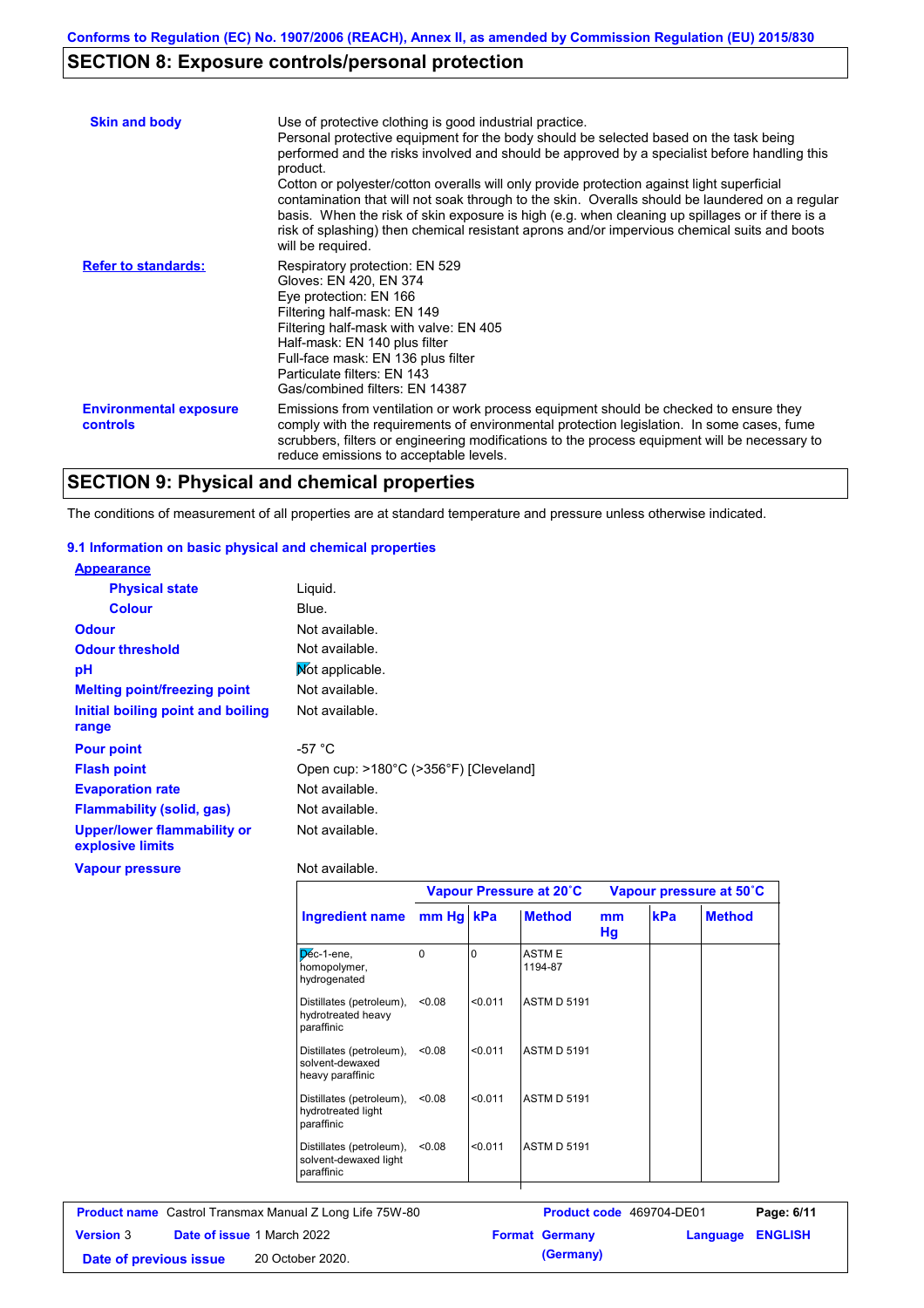### **SECTION 9: Physical and chemical properties**

| <b>Vapour density</b>                             | Not available.                                                                                                                       |            |    |                            |
|---------------------------------------------------|--------------------------------------------------------------------------------------------------------------------------------------|------------|----|----------------------------|
| <b>Relative density</b>                           | Not available.                                                                                                                       |            |    |                            |
| <b>Density</b>                                    | $<$ 1000 kg/m <sup>3</sup> (<1 g/cm <sup>3</sup> ) at 15 <sup>°</sup> C                                                              |            |    |                            |
| <b>Solubility(ies)</b>                            | insoluble in water.                                                                                                                  |            |    |                            |
| <b>Partition coefficient: n-octanol/</b><br>water | Mot applicable.                                                                                                                      |            |    |                            |
| <b>Auto-ignition temperature</b>                  | <b>Ingredient name</b>                                                                                                               | °C         | °F | <b>Method</b>              |
|                                                   | Déc-1-ene, homopolymer,<br>hydrogenated                                                                                              | 343 to 369 |    | 649.4 to 696.2 ASTM D 2159 |
| <b>Decomposition temperature</b>                  | Not available.                                                                                                                       |            |    |                            |
| <b>Viscosity</b>                                  | Kinematic: 53.9 mm <sup>2</sup> /s (53.9 cSt) at 40 $^{\circ}$ C<br>Kinematic: $9 \text{ mm}^2\text{/s}$ (9 cSt) at 100 $^{\circ}$ C |            |    |                            |
| <b>Explosive properties</b>                       | Not available.                                                                                                                       |            |    |                            |
| <b>Oxidising properties</b>                       | Not available.                                                                                                                       |            |    |                            |
| <b>Particle characteristics</b>                   |                                                                                                                                      |            |    |                            |
| <b>Median particle size</b>                       | Mot applicable.                                                                                                                      |            |    |                            |
| 9.2 Other information                             |                                                                                                                                      |            |    |                            |
| No additional information.                        |                                                                                                                                      |            |    |                            |

## **SECTION 10: Stability and reactivity**

| <b>10.1 Reactivity</b>                            | No specific test data available for this product. Refer to Conditions to avoid and Incompatible<br>materials for additional information.                                |
|---------------------------------------------------|-------------------------------------------------------------------------------------------------------------------------------------------------------------------------|
| <b>10.2 Chemical stability</b>                    | The product is stable.                                                                                                                                                  |
| <b>10.3 Possibility of</b><br>hazardous reactions | Under normal conditions of storage and use, hazardous reactions will not occur.<br>Under normal conditions of storage and use, hazardous polymerisation will not occur. |
| <b>10.4 Conditions to avoid</b>                   | Avoid all possible sources of ignition (spark or flame).                                                                                                                |
| 10.5 Incompatible materials                       | Reactive or incompatible with the following materials: oxidising materials.                                                                                             |
| <b>10.6 Hazardous</b><br>decomposition products   | Under normal conditions of storage and use, hazardous decomposition products should not be<br>produced.                                                                 |

### **SECTION 11: Toxicological information**

#### **11.1 Information on toxicological effects**

#### **Acute toxicity estimates**

| <b>Product/ingredient name</b>                                                                                                      | Oral (mg/<br>kg)                                                                                                            | <b>Dermal</b><br>(mg/kg) | <b>Inhalation</b><br>(gases)<br>(ppm) | <b>Inhalation</b><br>(vapours)<br>(mg/l) | <b>Inhalation</b><br>(dusts<br>and mists)<br>(mg/l) |  |
|-------------------------------------------------------------------------------------------------------------------------------------|-----------------------------------------------------------------------------------------------------------------------------|--------------------------|---------------------------------------|------------------------------------------|-----------------------------------------------------|--|
| Amines, C12-14-alkyl, reaction products with<br>hexanol, phosphorus oxide (P2O5), phosphorus<br>sulphide (P2S5) and propylene oxide | 500                                                                                                                         | N/A                      | N/A                                   | N/A                                      | N/A                                                 |  |
| <b>Information on likely</b><br>routes of exposure                                                                                  | Routes of entry anticipated: Dermal, Inhalation.                                                                            |                          |                                       |                                          |                                                     |  |
| <b>Potential acute health effects</b>                                                                                               |                                                                                                                             |                          |                                       |                                          |                                                     |  |
| <b>Inhalation</b><br>pressure.                                                                                                      | Vapour inhalation under ambient conditions is not normally a problem due to low vapour                                      |                          |                                       |                                          |                                                     |  |
| <b>Ingestion</b>                                                                                                                    | No known significant effects or critical hazards.                                                                           |                          |                                       |                                          |                                                     |  |
| <b>Skin contact</b>                                                                                                                 | Defatting to the skin. May cause skin dryness and irritation.                                                               |                          |                                       |                                          |                                                     |  |
| No known significant effects or critical hazards.<br><b>Eye contact</b>                                                             |                                                                                                                             |                          |                                       |                                          |                                                     |  |
| <b>Symptoms related to the physical, chemical and toxicological characteristics</b>                                                 |                                                                                                                             |                          |                                       |                                          |                                                     |  |
| <b>Inhalation</b>                                                                                                                   | May be harmful by inhalation if exposure to vapour, mists or fumes resulting from thermal<br>decomposition products occurs. |                          |                                       |                                          |                                                     |  |
| <b>Ingestion</b><br>No specific data.                                                                                               |                                                                                                                             |                          |                                       |                                          |                                                     |  |
| <b>Product name</b> Castrol Transmax Manual Z Long Life 75W-80                                                                      |                                                                                                                             |                          | Product code 469704-DE01              |                                          | Page: 7/11                                          |  |
| Date of issue 1 March 2022<br><b>Version 3</b>                                                                                      |                                                                                                                             | <b>Format Germany</b>    |                                       |                                          | <b>ENGLISH</b><br>Language                          |  |
| 20 October 2020.<br>Date of previous issue                                                                                          |                                                                                                                             |                          | (Germany)                             |                                          |                                                     |  |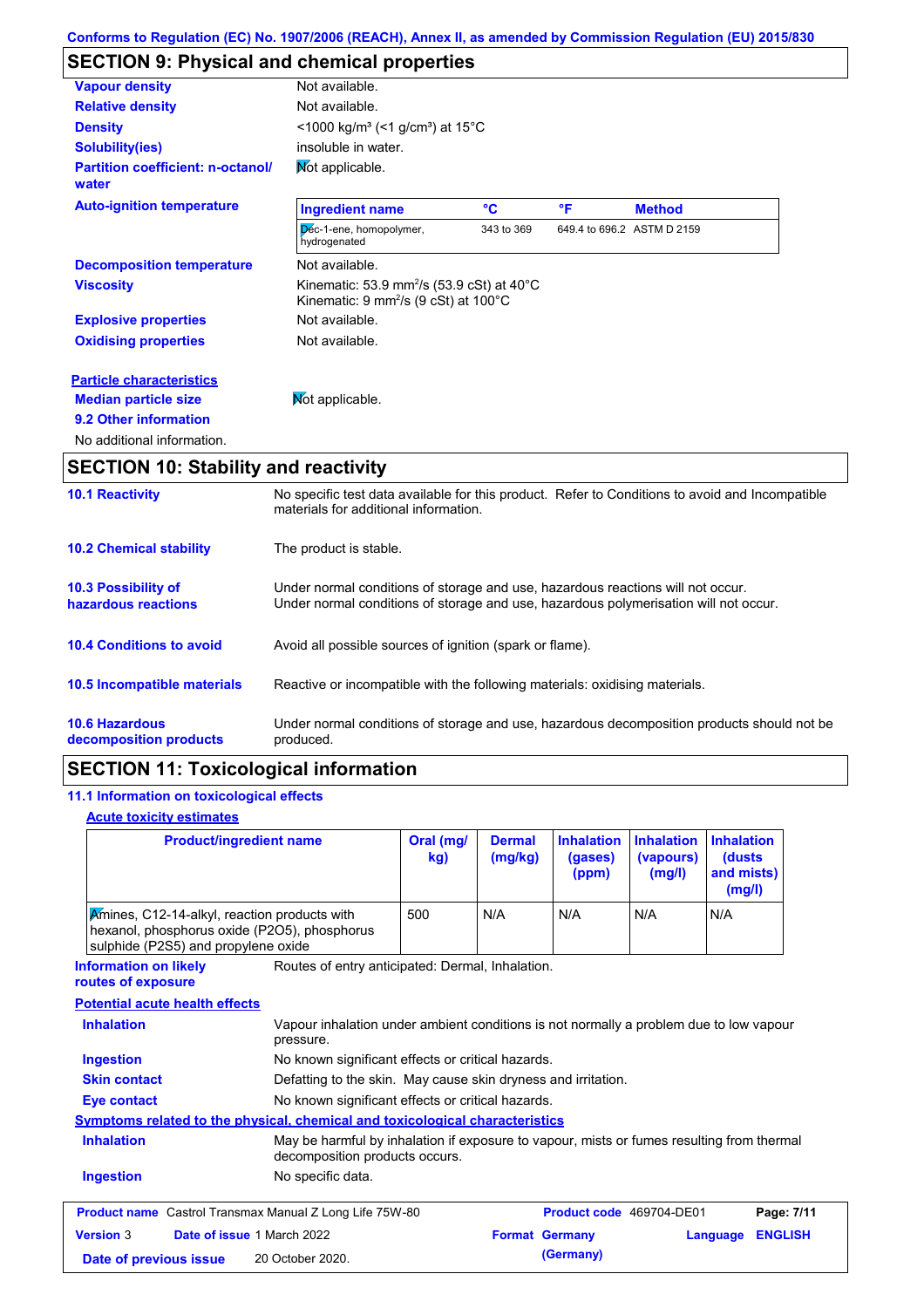### **SECTION 11: Toxicological information**

| <b>Skin contact</b>                       | Adverse symptoms may include the following:                                                                       |
|-------------------------------------------|-------------------------------------------------------------------------------------------------------------------|
|                                           | irritation                                                                                                        |
|                                           | dryness                                                                                                           |
|                                           | cracking                                                                                                          |
| Eye contact                               | No specific data.                                                                                                 |
|                                           | Delayed and immediate effects as well as chronic effects from short and long-term exposure                        |
| <b>Inhalation</b>                         | Overexposure to the inhalation of airborne droplets or aerosols may cause irritation of the<br>respiratory tract. |
| <b>Ingestion</b>                          | Ingestion of large quantities may cause nausea and diarrhoea.                                                     |
| <b>Skin contact</b>                       | Prolonged or repeated contact can defat the skin and lead to irritation and/or dermatitis.                        |
| <b>Eye contact</b>                        | Potential risk of transient stinging or redness if accidental eye contact occurs.                                 |
| <b>Potential chronic health effects</b>   |                                                                                                                   |
| <b>General</b>                            | No known significant effects or critical hazards.                                                                 |
| <b>Carcinogenicity</b>                    | No known significant effects or critical hazards.                                                                 |
| <b>Mutagenicity</b>                       | No known significant effects or critical hazards.                                                                 |
| <b>Developmental effects</b>              | No known significant effects or critical hazards.                                                                 |
| <b>Fertility effects</b>                  | No known significant effects or critical hazards.                                                                 |
| <b>SECTION 12: Ecological information</b> |                                                                                                                   |
| <b>12.1 Toxicity</b>                      |                                                                                                                   |

**Environmental hazards** Not classified as dangerous

#### **12.2 Persistence and degradability**

Not expected to be rapidly degradable.

#### **12.3 Bioaccumulative potential**

This product is not expected to bioaccumulate through food chains in the environment.

| <b>12.4 Mobility in soil</b>                            |                                                                      |
|---------------------------------------------------------|----------------------------------------------------------------------|
| <b>Soil/water partition</b><br><b>coefficient (Koc)</b> | Not available.                                                       |
| <b>Mobility</b>                                         | Spillages may penetrate the soil causing ground water contamination. |

#### **12.5 Results of PBT and vPvB assessment**

Product does not meet the criteria for PBT or vPvB according to Regulation (EC) No. 1907/2006, Annex XIII.

#### **12.6 Other adverse effects**

**Other ecological information**

Spills may form a film on water surfaces causing physical damage to organisms. Oxygen transfer could also be impaired.

#### **SECTION 13: Disposal considerations**

#### **13.1 Waste treatment methods**

**Methods of disposal**

#### **Product**

Where possible, arrange for product to be recycled. Dispose of via an authorised person/ licensed waste disposal contractor in accordance with local regulations.

### **Hazardous waste** Yes.

|  | European waste catalogue (EWC) |  |
|--|--------------------------------|--|
|  |                                |  |

| Waste code | <b>Waste designation</b>                    |
|------------|---------------------------------------------|
| 13 02 06*  | synthetic engine, gear and lubricating oils |

However, deviation from the intended use and/or the presence of any potential contaminants may require an alternative waste disposal code to be assigned by the end user.

#### **Packaging**

| <b>Methods of disposal</b> | Where possible, arrange for product to be recycled. Dispose of via an authorised person/                                                                                                                                                |
|----------------------------|-----------------------------------------------------------------------------------------------------------------------------------------------------------------------------------------------------------------------------------------|
|                            | licensed waste disposal contractor in accordance with local regulations.                                                                                                                                                                |
| <b>Special precautions</b> | This material and its container must be disposed of in a safe way. Empty containers or liners<br>may retain some product residues. Avoid dispersal of spilt material and runoff and contact with<br>soil, waterways, drains and sewers. |

| <b>Product name</b> Castrol Transmax Manual Z Long Life 75W-80 |  |                                   | <b>Product code</b> 469704-DE01 |                       | Page: 8/11              |  |
|----------------------------------------------------------------|--|-----------------------------------|---------------------------------|-----------------------|-------------------------|--|
| <b>Version 3</b>                                               |  | <b>Date of issue 1 March 2022</b> |                                 | <b>Format Germany</b> | <b>Language ENGLISH</b> |  |
| Date of previous issue                                         |  | 20 October 2020.                  |                                 | (Germany)             |                         |  |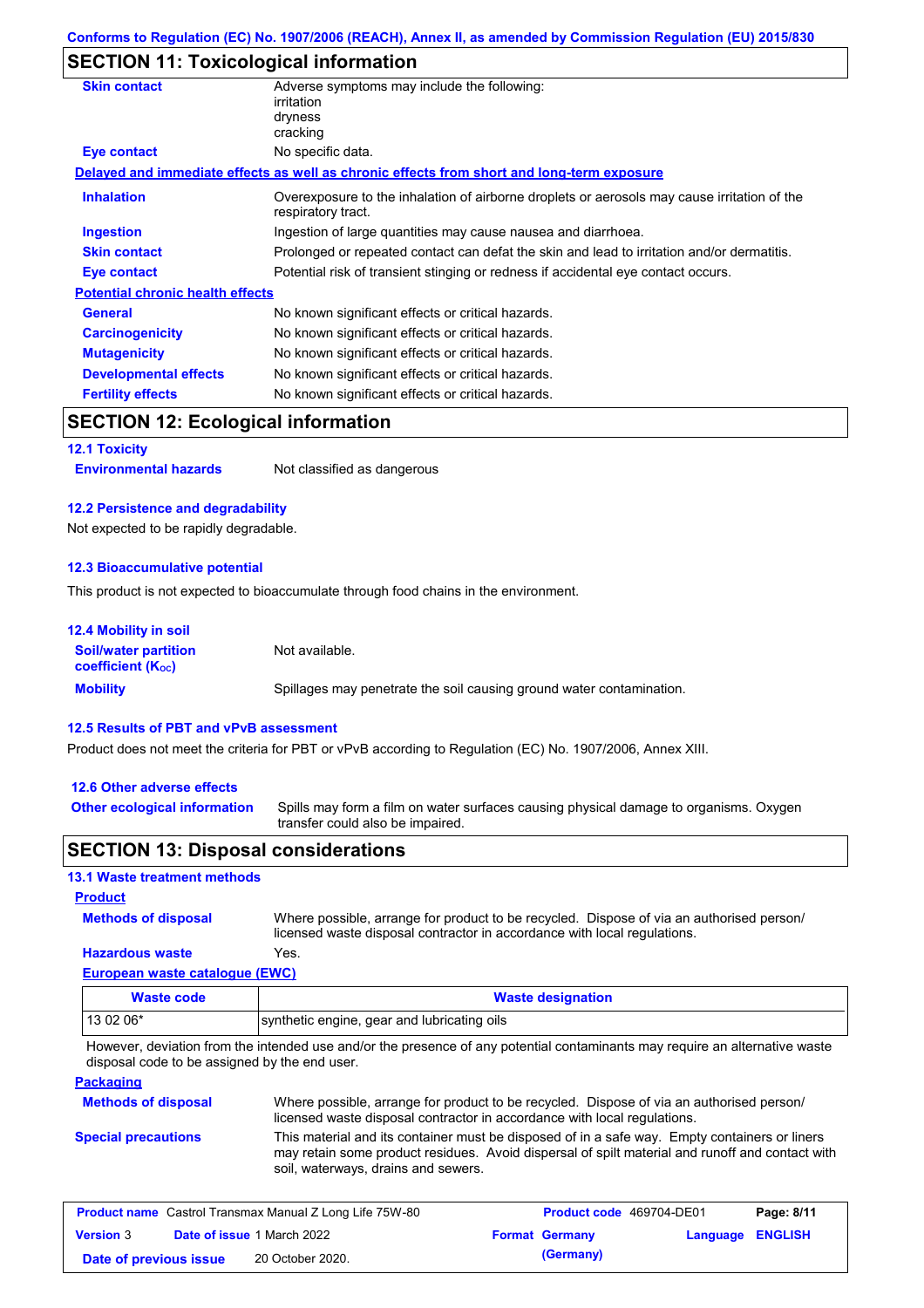### **SECTION 13: Disposal considerations**

**References** Commission 2014/955/EU Directive 2008/98/EC

#### **SECTION 14: Transport information**

|                                           | <b>ADR/RID</b> | <b>ADN</b>     | <b>IMDG</b>    | <b>IATA</b>    |
|-------------------------------------------|----------------|----------------|----------------|----------------|
| 14.1 UN number                            | Not regulated. | Not regulated. | Not regulated. | Not regulated. |
| 14.2 UN proper<br>shipping name           |                |                |                |                |
| <b>14.3 Transport</b><br>hazard class(es) |                |                | ۰              |                |
| 14.4 Packing<br>group                     |                |                | $\blacksquare$ |                |
| 14.5<br><b>Environmental</b><br>hazards   | No.            | No.            | No.            | No.            |
| <b>Additional</b><br>information          |                |                |                |                |

**14.6 Special precautions for user** Not available.

| <b>14.7 Transport in bulk</b> | Not available. |
|-------------------------------|----------------|
| according to IMO              |                |
| instruments                   |                |

#### **SECTION 15: Regulatory information**

#### **15.1 Safety, health and environmental regulations/legislation specific for the substance or mixture**

#### **EU Regulation (EC) No. 1907/2006 (REACH)**

**Annex XIV - List of substances subject to authorisation Substances of very high concern** None of the components are listed. None of the components are listed. **Annex XIV**

**EU Regulation (EC) No. 1907/2006 (REACH)**

#### **Annex XVII - Restrictions**  Not applicable.

**on the manufacture, placing on the market and use of certain dangerous substances, mixtures and articles**

**United States inventory** 

**Australia inventory (AIIC) Canada inventory China inventory (IECSC) Japan inventory (CSCL) Korea inventory (KECI) Philippines inventory** 

#### **Other regulations**

**(TSCA 8b)**

**(PICCS)**

**(TCSI)**

**Taiwan Chemical Substances Inventory** 

**REACH Status** The company, as identified in Section 1, sells this product in the EU in compliance with the current requirements of REACH.

All components are active or exempted.

All components are listed or exempted. All components are listed or exempted. All components are listed or exempted. At least one component is not listed. All components are listed or exempted.

 $\overline{M}$  least one component is not listed.

All components are listed or exempted.

| <b>Product name</b> Castrol Transmax Manual Z Long Life 75W-80 |  |                                   | Product code 469704-DE01 |                       | Page: 9/11       |  |
|----------------------------------------------------------------|--|-----------------------------------|--------------------------|-----------------------|------------------|--|
| <b>Version 3</b>                                               |  | <b>Date of issue 1 March 2022</b> |                          | <b>Format Germany</b> | Language ENGLISH |  |
| Date of previous issue                                         |  | 20 October 2020.                  |                          | (Germany)             |                  |  |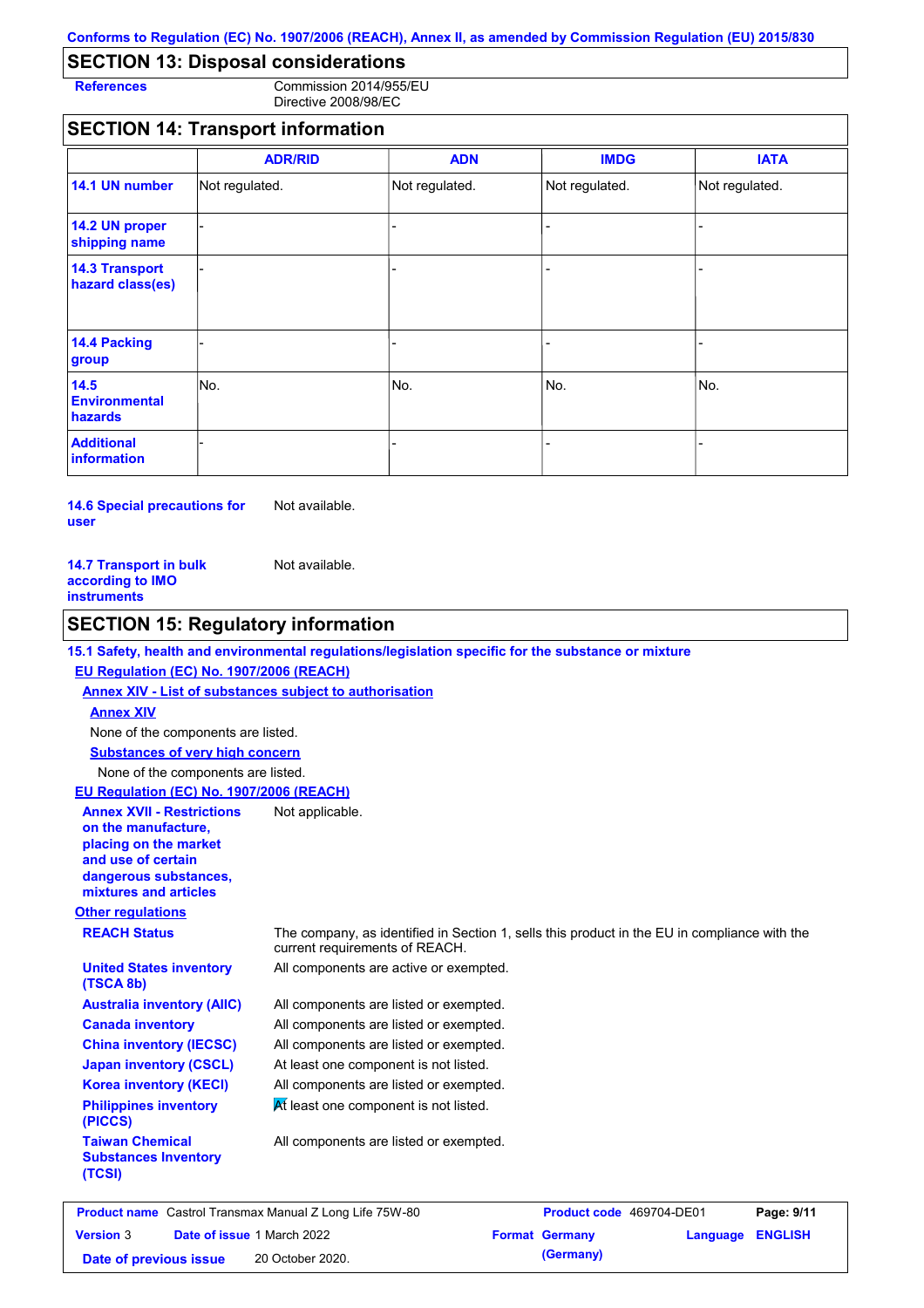|                                                                    | Conforms to Regulation (EC) No. 1907/2006 (REACH), Annex II, as amended by Commission Regulation (EU) 2015/830                                                                                                                                                                                                                 |
|--------------------------------------------------------------------|--------------------------------------------------------------------------------------------------------------------------------------------------------------------------------------------------------------------------------------------------------------------------------------------------------------------------------|
| <b>SECTION 15: Regulatory information</b>                          |                                                                                                                                                                                                                                                                                                                                |
| Ozone depleting substances (1005/2009/EU)                          |                                                                                                                                                                                                                                                                                                                                |
| Not listed.                                                        |                                                                                                                                                                                                                                                                                                                                |
| Prior Informed Consent (PIC) (649/2012/EU)                         |                                                                                                                                                                                                                                                                                                                                |
| Not listed.                                                        |                                                                                                                                                                                                                                                                                                                                |
| <b>Persistent Organic Pollutants</b><br>Not listed.                |                                                                                                                                                                                                                                                                                                                                |
| <b>EU - Water framework directive - Priority substances</b>        |                                                                                                                                                                                                                                                                                                                                |
| None of the components are listed.                                 |                                                                                                                                                                                                                                                                                                                                |
| <b>Seveso Directive</b>                                            |                                                                                                                                                                                                                                                                                                                                |
| This product is not controlled under the Seveso Directive.         |                                                                                                                                                                                                                                                                                                                                |
| <b>National requlations</b>                                        |                                                                                                                                                                                                                                                                                                                                |
| <b>Hazardous incident ordinance</b>                                |                                                                                                                                                                                                                                                                                                                                |
| <b>Hazard class for water</b>                                      | 2<br>(classified according AwSV)                                                                                                                                                                                                                                                                                               |
| <b>Prohibited Chemicals</b><br><b>Regulation</b><br>(ChemVerbotsV) | When placed on the market in Germany, this product is not subject to the Prohibited Chemicals<br>Regulation (ChemVerbotsV).                                                                                                                                                                                                    |
| <b>Occupational restrictions</b>                                   | Observe employment restrictions in the following:<br>Gesetz zum Schutz der arbeitenden Jugend (Jugendarbeitsschutzgesetz - JArbSchG)<br>Gesetz zum Schutz von Müttern bei der Arbeit, in der Ausbildung und im Studium<br>(Mutterschutzgesetz - MuSchG)                                                                        |
| <b>15.2 Chemical safety</b><br>assessment                          | A Chemical Safety Assessment has been carried out for one or more of the substances within<br>this mixture. A Chemical Safety Assessment has not been carried out for the mixture itself.                                                                                                                                      |
| <b>SECTION 16: Other information</b>                               |                                                                                                                                                                                                                                                                                                                                |
| <b>Abbreviations and acronyms</b>                                  | ADN = European Provisions concerning the International Carriage of Dangerous Goods by<br>Inland Waterway<br>ADR = The European Agreement concerning the International Carriage of Dangerous Goods by<br>Road<br>ATE = Acute Toxicity Estimate<br><b>BCF</b> = Bioconcentration Factor<br>$CAC = Chandra$ Abetroote Comparative |

| Abbreviations and acronyms                                     | ADN = European Provisions concerning the International Carriage of Dangerous Goods by                                                                                              |                          |          |                |  |  |  |
|----------------------------------------------------------------|------------------------------------------------------------------------------------------------------------------------------------------------------------------------------------|--------------------------|----------|----------------|--|--|--|
|                                                                | Inland Waterway                                                                                                                                                                    |                          |          |                |  |  |  |
|                                                                | ADR = The European Agreement concerning the International Carriage of Dangerous Goods by                                                                                           |                          |          |                |  |  |  |
|                                                                | Road                                                                                                                                                                               |                          |          |                |  |  |  |
|                                                                | ATE = Acute Toxicity Estimate                                                                                                                                                      |                          |          |                |  |  |  |
|                                                                | <b>BCF</b> = Bioconcentration Factor                                                                                                                                               |                          |          |                |  |  |  |
|                                                                | CAS = Chemical Abstracts Service                                                                                                                                                   |                          |          |                |  |  |  |
|                                                                | CLP = Classification, Labelling and Packaging Regulation [Regulation (EC) No. 1272/2008]                                                                                           |                          |          |                |  |  |  |
|                                                                | CSA = Chemical Safety Assessment                                                                                                                                                   |                          |          |                |  |  |  |
|                                                                | CSR = Chemical Safety Report                                                                                                                                                       |                          |          |                |  |  |  |
|                                                                | <b>DMEL = Derived Minimal Effect Level</b>                                                                                                                                         |                          |          |                |  |  |  |
|                                                                | DNEL = Derived No Effect Level                                                                                                                                                     |                          |          |                |  |  |  |
|                                                                | EINECS = European Inventory of Existing Commercial chemical Substances                                                                                                             |                          |          |                |  |  |  |
|                                                                | ES = Exposure Scenario                                                                                                                                                             |                          |          |                |  |  |  |
|                                                                | EUH statement = CLP-specific Hazard statement                                                                                                                                      |                          |          |                |  |  |  |
|                                                                | EWC = European Waste Catalogue                                                                                                                                                     |                          |          |                |  |  |  |
|                                                                | GHS = Globally Harmonized System of Classification and Labelling of Chemicals                                                                                                      |                          |          |                |  |  |  |
|                                                                | IATA = International Air Transport Association                                                                                                                                     |                          |          |                |  |  |  |
|                                                                | IBC = Intermediate Bulk Container                                                                                                                                                  |                          |          |                |  |  |  |
|                                                                | IMDG = International Maritime Dangerous Goods                                                                                                                                      |                          |          |                |  |  |  |
|                                                                | LogPow = logarithm of the octanol/water partition coefficient                                                                                                                      |                          |          |                |  |  |  |
|                                                                | MARPOL = International Convention for the Prevention of Pollution From Ships, 1973 as<br>modified by the Protocol of 1978. ("Marpol" = marine pollution)                           |                          |          |                |  |  |  |
|                                                                | OECD = Organisation for Economic Co-operation and Development                                                                                                                      |                          |          |                |  |  |  |
|                                                                | PBT = Persistent, Bioaccumulative and Toxic<br>PNEC = Predicted No Effect Concentration<br>REACH = Registration, Evaluation, Authorisation and Restriction of Chemicals Regulation |                          |          |                |  |  |  |
|                                                                |                                                                                                                                                                                    |                          |          |                |  |  |  |
|                                                                |                                                                                                                                                                                    |                          |          |                |  |  |  |
|                                                                | [Regulation (EC) No. 1907/2006]                                                                                                                                                    |                          |          |                |  |  |  |
|                                                                | RID = The Regulations concerning the International Carriage of Dangerous Goods by Rail                                                                                             |                          |          |                |  |  |  |
|                                                                | <b>RRN = REACH Registration Number</b>                                                                                                                                             |                          |          |                |  |  |  |
|                                                                | SADT = Self-Accelerating Decomposition Temperature                                                                                                                                 |                          |          |                |  |  |  |
|                                                                | SVHC = Substances of Very High Concern                                                                                                                                             |                          |          |                |  |  |  |
|                                                                | STOT-RE = Specific Target Organ Toxicity - Repeated Exposure                                                                                                                       |                          |          |                |  |  |  |
|                                                                | STOT-SE = Specific Target Organ Toxicity - Single Exposure                                                                                                                         |                          |          |                |  |  |  |
|                                                                | $TWA = Time$ weighted average                                                                                                                                                      |                          |          |                |  |  |  |
|                                                                | $UN = United Nations$                                                                                                                                                              |                          |          |                |  |  |  |
|                                                                | UVCB = Complex hydrocarbon substance                                                                                                                                               |                          |          |                |  |  |  |
|                                                                | VOC = Volatile Organic Compound                                                                                                                                                    |                          |          |                |  |  |  |
| <b>Product name</b> Castrol Transmax Manual Z Long Life 75W-80 |                                                                                                                                                                                    | Product code 469704-DE01 |          | Page: 10/11    |  |  |  |
| <b>Version 3</b><br>Date of issue 1 March 2022                 |                                                                                                                                                                                    | <b>Format Germany</b>    | Language | <b>ENGLISH</b> |  |  |  |
| Date of previous issue                                         | 20 October 2020.                                                                                                                                                                   | (Germany)                |          |                |  |  |  |